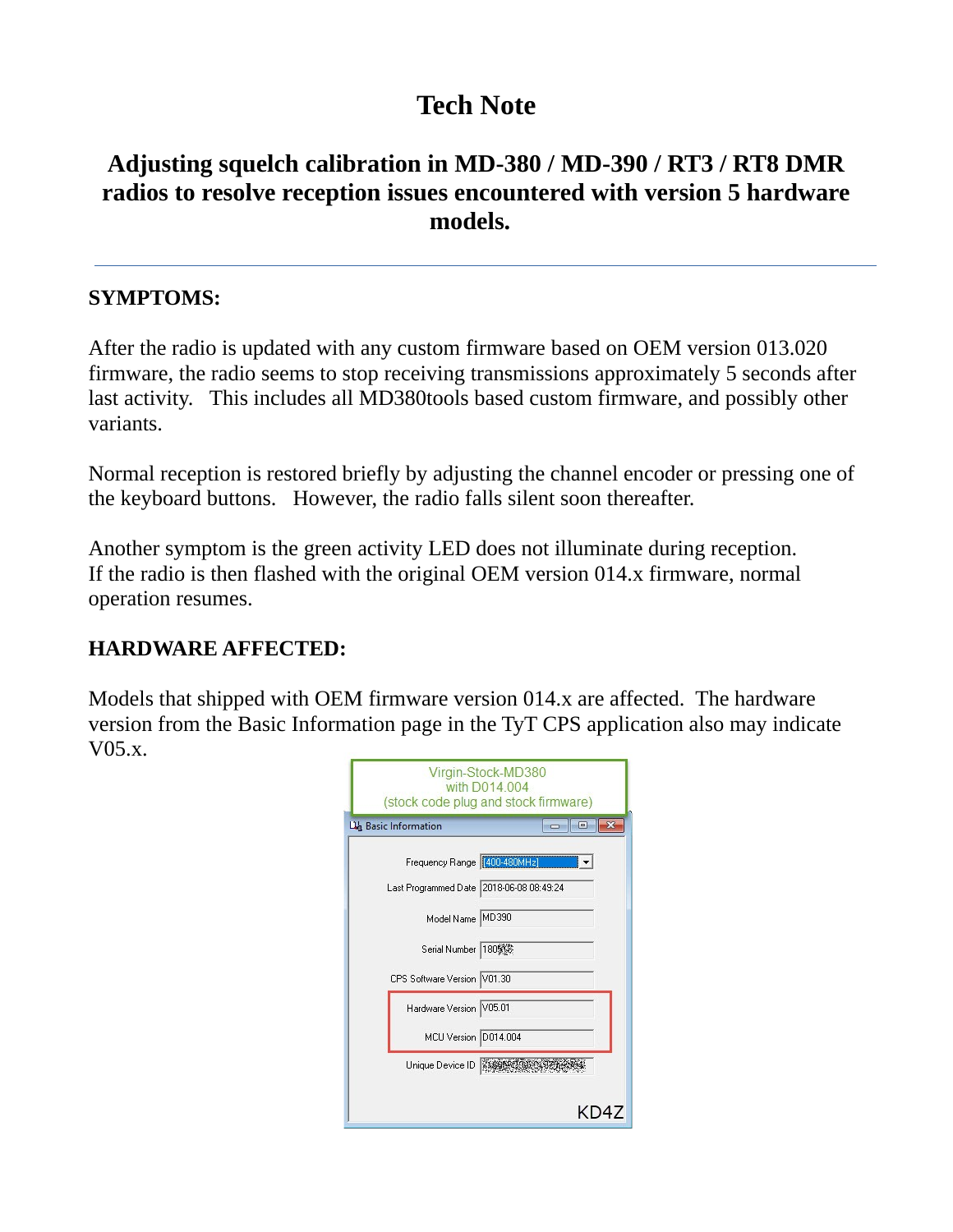## WARNING



The procedure described below may affect your radio in undesirable ways. You will be accessing a settings screen that is used by the factory during the manufacturing process.

These setting values were determined by specialized measurement equipment of which you are unlikely to have access to.

Before changing any values, document existing values with a screen shot or other permanent documentation method.

## **ITEMS NEEDED:**

CPS software from tyt888.com

#### [MD-390 SOFTWARE 0321](http://tyt888.com/uploadfile/upfiles/20170321133947.zip)

<http://tyt888.com/uploadfile/upfiles/20170321133947.zip>

Note: Version 1.37 works with both MD-380 and MD-390 models. (Without or with GPS) Only a Windows OS version is available. Use the Retevis CPS if you have an RT3 or RT8. The remaining instructions assume use of the TyT CPS.

Programming cable suitable for your radio model.

That's it. Likely you already have the CPS program installed. If not, download, and extract the zip file into a temporary location. Then, run the installer as usual. It's name is: CPS MD390 Setup v1.37.exe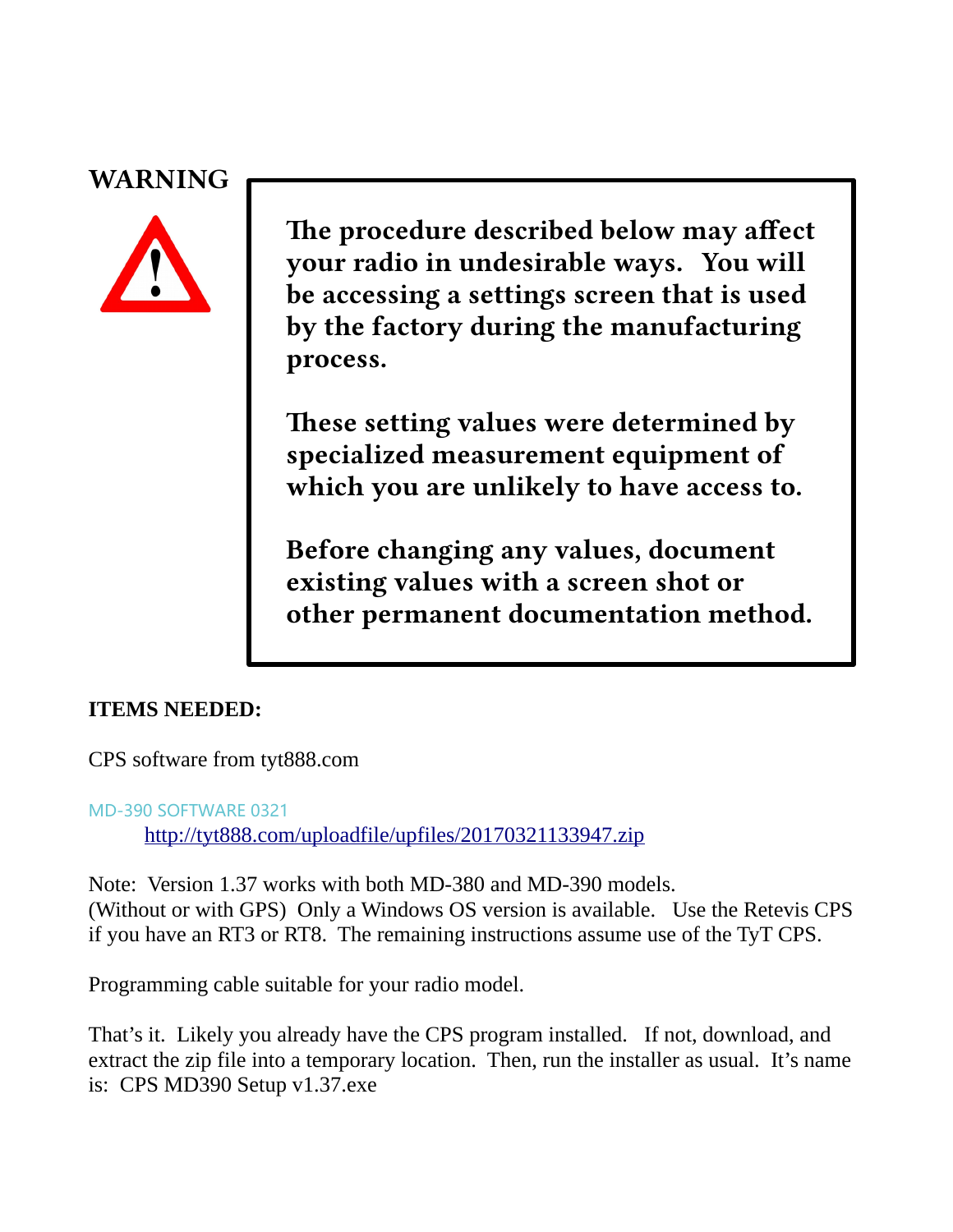### **STEPS:**

Connect your radio, and turn the power on. Verify that CPS can read your radio by executing the Read command from the *Program* | *Read data* menu selection or just click the toolbar icon.

You might take this opportunity to save the code plug data you just read out to a file. Click the Save icon (floppy disk) and give it a suitable filename.



Now, close the CPS program.

You now need to make a slight edit to the "settings.ini" file located in the program directory with the CPS program. To find the file location, locate the icon for CPS on your desktop, **right click** on it.



Select *Properties* from the pop-up context menu.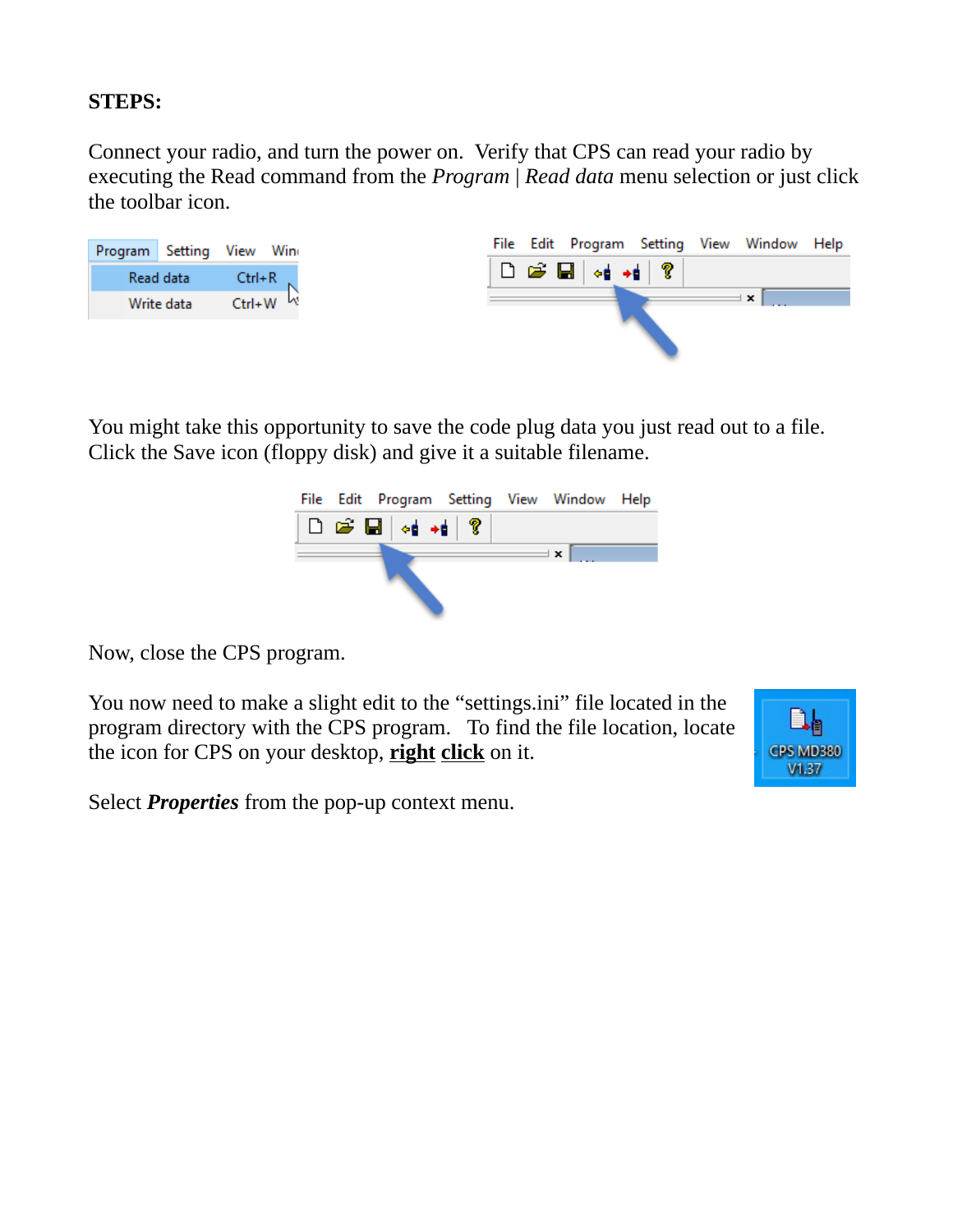| ■ CPS MD380 V1.37 Properties                             |               | ×                                           |  |  |  |  |  |  |  |
|----------------------------------------------------------|---------------|---------------------------------------------|--|--|--|--|--|--|--|
| Security                                                 | Details       | Previous Versions                           |  |  |  |  |  |  |  |
| General                                                  | Shortcut      | Compatibility                               |  |  |  |  |  |  |  |
| CPS MD380 V1.37<br>Target type:<br>Application           |               |                                             |  |  |  |  |  |  |  |
| Target location: 1.37                                    |               |                                             |  |  |  |  |  |  |  |
| Target:                                                  |               | Files (x86)\Tytera\MD_390\1.37\CPS-DMR.exe' |  |  |  |  |  |  |  |
| "C:\Program Files (x86)\Tytera\MD_390\1.37"<br>Start in: |               |                                             |  |  |  |  |  |  |  |
| None<br>Shortcut key:                                    |               |                                             |  |  |  |  |  |  |  |
| Run:                                                     | Normal window |                                             |  |  |  |  |  |  |  |
| Comment:                                                 |               |                                             |  |  |  |  |  |  |  |
| Open File Location                                       | Change Icon   | Advanced                                    |  |  |  |  |  |  |  |
|                                                          |               |                                             |  |  |  |  |  |  |  |
|                                                          | <b>OK</b>     | Cancel<br>Apply                             |  |  |  |  |  |  |  |

Click on the *Open File Location* button. Your location could be different, but the files should be the same. Make note of this location.

| C:\Program Files (x86)\Tytera\MD_390\1.37<br>$\overline{\phantom{a}}$  |           |                                                      |                                         |          |               |                                  |                  |                      |                                       |                                                             |
|------------------------------------------------------------------------|-----------|------------------------------------------------------|-----------------------------------------|----------|---------------|----------------------------------|------------------|----------------------|---------------------------------------|-------------------------------------------------------------|
| File<br>Home                                                           | Share     | View                                                 |                                         |          |               |                                  |                  |                      |                                       |                                                             |
| Pin to Ouick<br>Copy<br>access                                         | Paste     | $\frac{1}{20}$ Cut<br>W. Copy path<br>Paste shortcut | Move<br>Copy<br>$\frac{1}{2}$<br>$to -$ | ٠        | Delete Rename | New item -<br>打<br>New<br>folder | Easy access v    | Properties           | Open -<br>$\lambda$ Edit<br>A History | Select all<br>$\mathbb{H}$ Select none<br><b>Refinition</b> |
|                                                                        | Clipboard |                                                      |                                         | Organize |               | New                              |                  | Open                 |                                       | Select                                                      |
| ThinkPad > Windows10_OS > Program Files (x86) > Tytera > MD_390 > 1.37 |           |                                                      |                                         |          |               |                                  |                  |                      |                                       |                                                             |
| documents                                                              | ∧         | Name                                                 |                                         |          |               | Date modified                    | Type             |                      | <b>Size</b>                           |                                                             |
| nosleep                                                                |           | setting.ini<br>龅                                     |                                         |          |               | 1/7/2018 10:07 AM                |                  | Configuration sett   | $1$ KB                                |                                                             |
| $\sqrt{91.5}$                                                          |           | setup.log                                            |                                         |          |               | 1/3/2018 4:55 PM                 |                  | <b>Text Document</b> | 3 KB                                  |                                                             |
| Dropbox                                                                |           | english.lang                                         |                                         |          |               | 2/20/2017 4:05 PM                | <b>LANG File</b> |                      | <b>12 KB</b>                          |                                                             |
|                                                                        |           | chinese.lang                                         |                                         |          |               | 2/20/2017 4:05 PM                | <b>LANG File</b> |                      | <b>11 KB</b>                          |                                                             |
| OneDrive                                                               |           | LL CPS-DMR.exe                                       |                                         |          |               | 2/20/2017 4:01 PM                | Application      |                      | 629 KB                                |                                                             |
| <b>ThinkPad</b>                                                        |           | keydata.ini                                          |                                         |          |               | 6/15/2016 4:26 PM                |                  | Configuration sett   | 2 KB                                  |                                                             |
|                                                                        |           | STDFU.dll<br>⊛                                       |                                         |          |               | 5/8/2011 4:58 PM                 |                  | Application exten    | 356 KB                                |                                                             |
| <b>3D Objects</b>                                                      |           | STTubeDevice30.dll                                   |                                         |          |               | 5/8/2011 4:58 PM                 |                  | Application exten    | 1,680 KB                              |                                                             |
| Desktop                                                                |           | <b>We</b> uninstall.exe                              |                                         |          |               | 10/18/2003 6:58 PM               | Application      |                      | <b>63 KB</b>                          |                                                             |
| 葟<br>Documents                                                         |           | $mfc42$ .dll                                         |                                         |          |               | 8/14/2002 4:51 AM                |                  | Application exten    | 973 KB                                |                                                             |
| Downloads                                                              |           | <b>MSVCRT.DLL</b>                                    |                                         |          |               | 7/22/2002 5:05 AM                |                  | Application exten    | 285 KB                                |                                                             |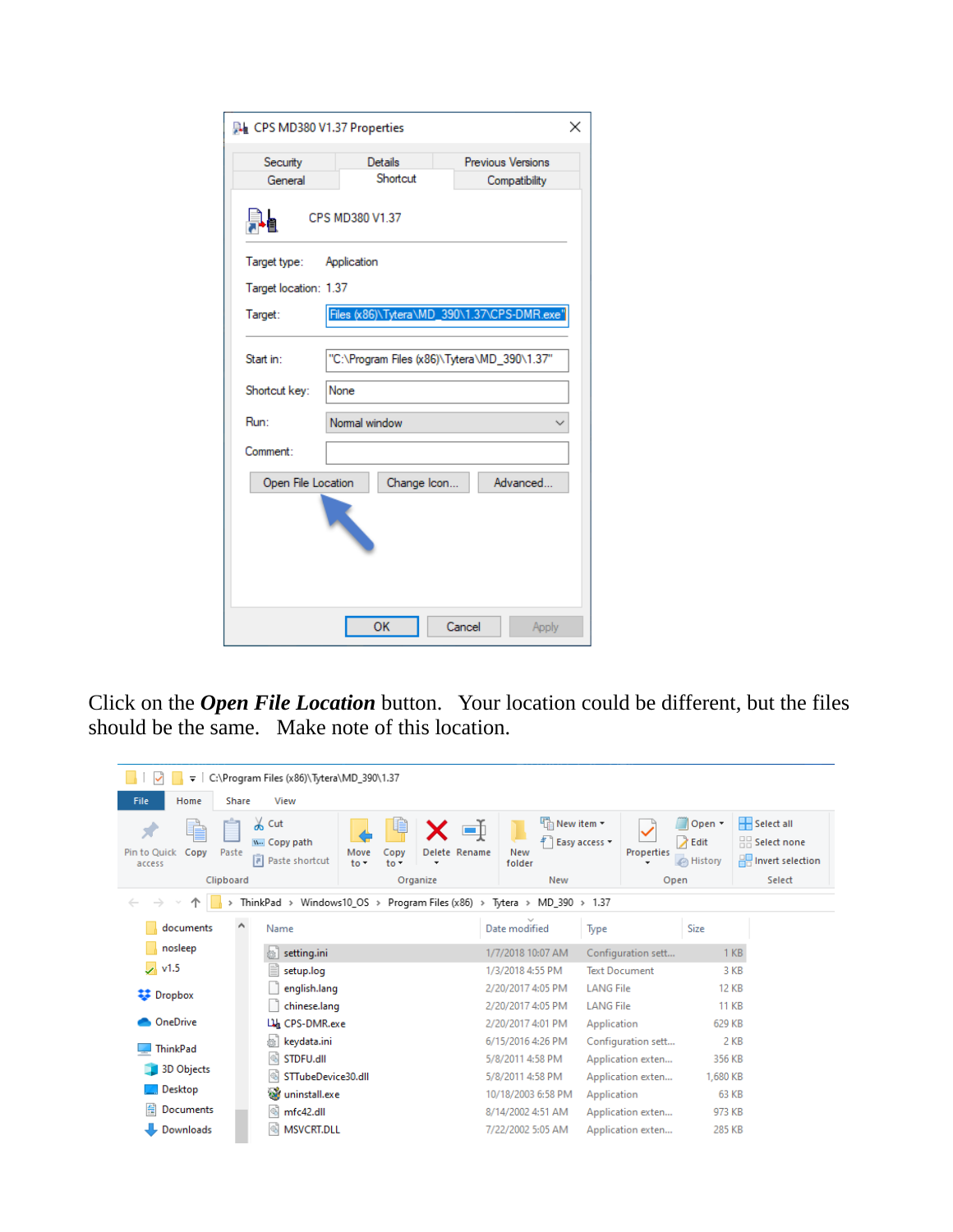Click on the Start button in the lower left corner of your screen. Choose "Search" if it offers it to you or just start typing the word "notepad". A windows search should begin, resulting in a list of files named notepad on your computer.



If you are prompted by Windows to allow the program to "*make changes to your computer*", choose "Yes." The Notepad program should now be open with a blank

document. You need to run Notepad as administrator because you will need to have elevated permissions to save changes to the settings file.

Use the *File* | *Open ..* menu in Notepad to navigate to the Program Files directory you noted above for the CPS program. Choose the file "settings.ini" and open it in Notepad.

Your file will look similar to this. Scan down the [setup] section looking for a setting called "testmode".

If found, change it to "1"

If not present, add a line as shown here.

Save the file and close Notepad.

setting.ini - Notepad File Edit Format View Help  $[setup]$ language=chinese testmode=1 model=MD390 oemmodel=MD390 oemindex=255 windowtext=CPS MD390 readwrite=0 chcount=1000 zonecount=250 password=0 readmodel=0 exeflag=0 exepassword=777777 languagemenu=1 jstdefault=0 voiceencrypt=1 timesetting=0 gpssystem=1

7-Zip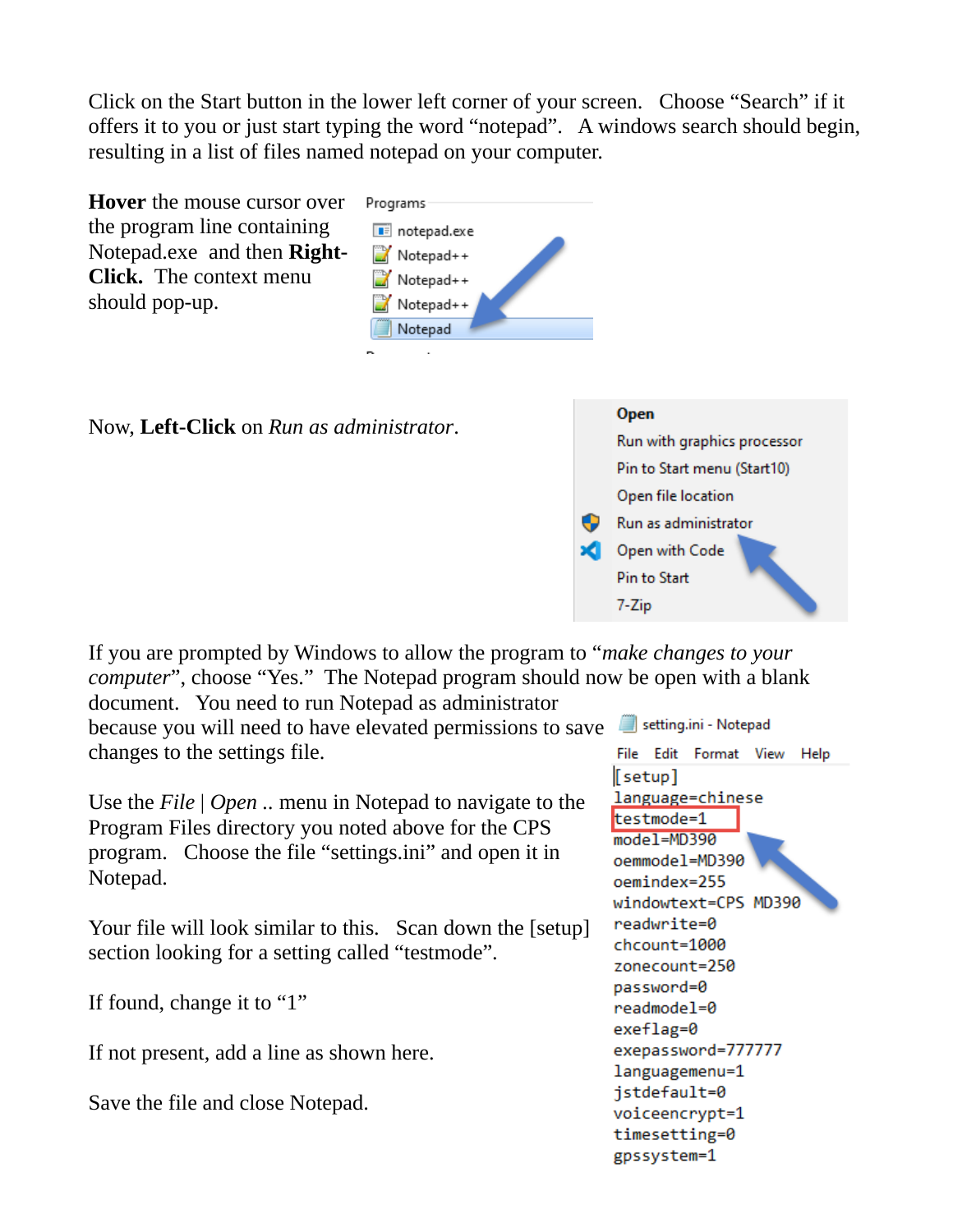Next, verify your radio is still connected to your computer with the programming cable, and is powered on.

Launch the CPS program again.



Here where the fun begins.

Press Ctrl  $+T$  at the same time. It takes a moment for the CPS application to connect to the radio, and retrieve the calibration data.

If you get a "connection failed" error message, try  $Ctrl + T$  again. If you still get the connection error. Turn off your radio, *remove the battery* for a few seconds, then replace it. Power the radio back on. Now try Ctrl  $+$  T again.

You should be presented with the *Test Mode* screen. The data values are specific to your radio, so don't worry as the numbers certainly will be different than mine.

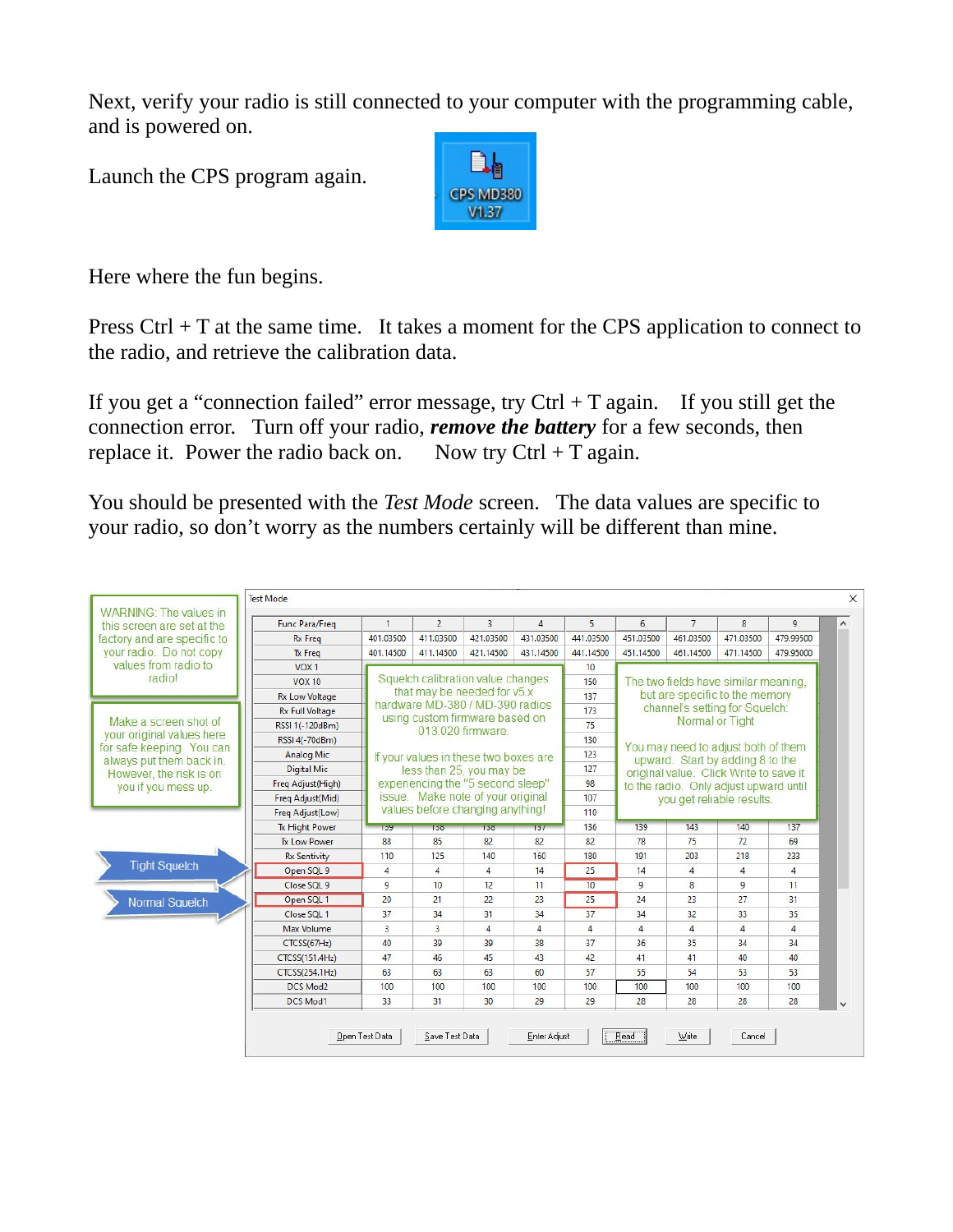At this point, take a screen shot of this window **NOW**. You can use the "Snipping Tool" in Windows to do so. Save this screenshot with a filename denoting it is the original factory calibration values.

Note, I have added a LOT of informational text to this screen shot that won't be on your screen!

The important values that we want to change are on the lines labeled *Open SQL 9* and *Open SQL 1.* These values correspond to the "Tight Squelch" and "Normal Squelch" selections for each channel memory. In case you have set some of your channel memories to "Tight", we will need to change the values in both places.

## *They are likely different values from each other right now.*

The only important ones are the values in the column with complete information. In my sample screenshot, that is column #6. That may vary, depending on what frequency band your radio is configured for. Just use the column that has full values and ignore the other columns.

The next part is not scientific. You may need to experiment a little to obtain success. As a guide, try taking the original value, and add 8 to it, and edit the value in the box.

My radio began to operate normally with the edited numbers equal to 24. I added one to that value to make sure it didn't fall back over the edge. So for this radio, they both ended up as 25.

When you are ready to save the new values back into the radio, click the *Write* button. The complete set of values will be written back to the radio and it will reboot.

The easiest way to test out the changes is with another radio. Select the same simplex frequency on both, and transmit from the other radio, and see if the receiver opens up. You should be able to wait only about 10 seconds and try it again. If the operation seems normal, you are done! If not, go back into the Test Mode screen and increment each of the two values until the radio acts normally.

Finally, I would go back into the Test Mode screen, and take another screenshot. Save it with an appropriately different filename denoting the fixed values.

Since we just changed the thresholds for Normal and Tight squelch, it is possible that they won't act as they were originally intended.